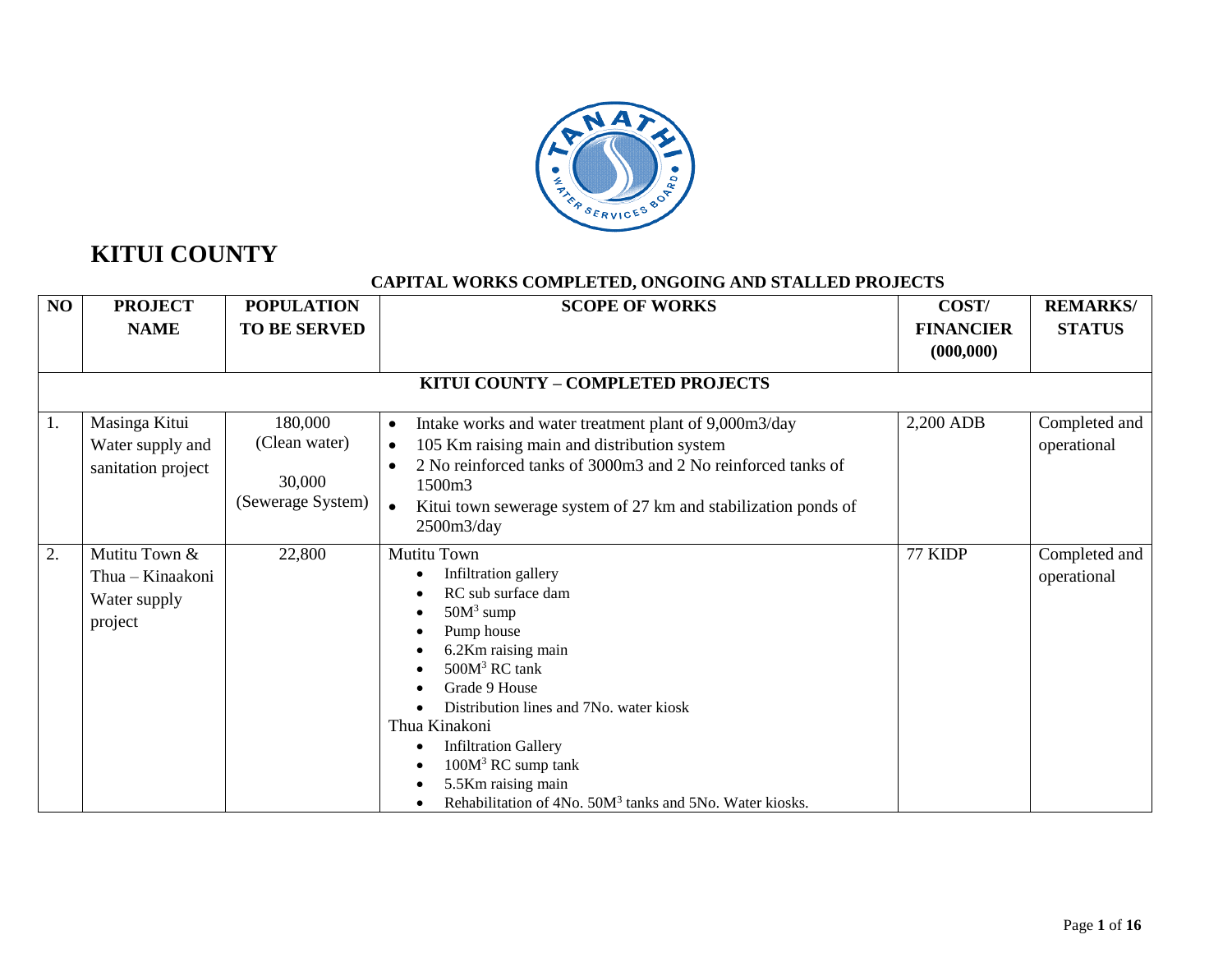| NO | <b>PROJECT</b><br><b>NAME</b>              | <b>POPULATION</b><br><b>TO BE SERVED</b> | <b>SCOPE OF WORKS</b>                                                                                                   | COST/<br><b>FINANCIER</b><br>(000, 000) | <b>REMARKS/</b><br><b>STATUS</b> |
|----|--------------------------------------------|------------------------------------------|-------------------------------------------------------------------------------------------------------------------------|-----------------------------------------|----------------------------------|
| 3. | Ikanga – Mutomo<br>water supply<br>project | 25000                                    | Pump house<br><b>Installation of Genset</b><br>30KM rising main 200mm Diameter<br><b>Water Service Providers Office</b> | 120-KIDP                                | Completed and<br>operational     |

## **ONGOING & PLANNED CAPITAL PROJECTS**

| NO                | <b>PROJECT</b><br><b>NAME</b>                                                | <b>POPULATION</b><br><b>TO BE SERVED</b>            | <b>SCOPE OF WORKS</b>                                                                                                                                                                                                                                                                                                                                                                  | COST/<br><b>FINANCIER</b><br>(000, 000)        | <b>REMARKS/</b><br><b>STATUS</b>             |
|-------------------|------------------------------------------------------------------------------|-----------------------------------------------------|----------------------------------------------------------------------------------------------------------------------------------------------------------------------------------------------------------------------------------------------------------------------------------------------------------------------------------------------------------------------------------------|------------------------------------------------|----------------------------------------------|
|                   |                                                                              |                                                     | <b>KITUI COUNTY - Ongoing &amp; Planned Projects</b>                                                                                                                                                                                                                                                                                                                                   |                                                |                                              |
| $\mathbf{1}$<br>2 | Migwani Water<br><b>Supply Project</b><br>Last mile                          | 15,000<br>(clean water)<br>40,000                   | Drilling of 2 No. Boreholes<br>Equipping of 1 No. Borehole<br>Laying of a 23 Km pipeline<br>Construction of 2 No. masonry tank<br>Production Capacity 992m <sup>3</sup> /d<br>Extension of sewerage system and individual connections for Kitui                                                                                                                                        | 100<br><b>KIDDP</b><br><b>550 ADB</b>          | Project is 99%<br>complete<br>Procurement of |
|                   | connectivity<br><b>Extension of Kitui</b><br>town Sewerage<br>system project | (Water & Sewerage)<br>systems)                      | town residents with sewer lines.<br>Water supply pipeline extensions<br>$\bullet$                                                                                                                                                                                                                                                                                                      |                                                | consultancy<br>services ongoing              |
| $\overline{3}$    | Kiambere Mwingi<br>water supply and<br>sanitation project                    | 56,000<br>(clean water)<br>20,000<br>(sewer system) | Intake works & T. works of $5,600m^3$ /day<br>$\bullet$<br>Construction of 18Km rising main<br>$\bullet$<br>Construction of 86 Km distribution line,<br>Construction of RC tanks-13No. ranging from 800M <sup>3</sup> to, 150M <sup>3</sup> and<br>$\bullet$<br>steel elevated tank of $100M3$<br>Construction of Mwingi town sewerage system of 2.400m <sup>3</sup> /day<br>$\bullet$ | 1,450<br>GoK and<br>Italian<br>Cooperatio<br>n | Project ongoing and<br>at 3.6% complete      |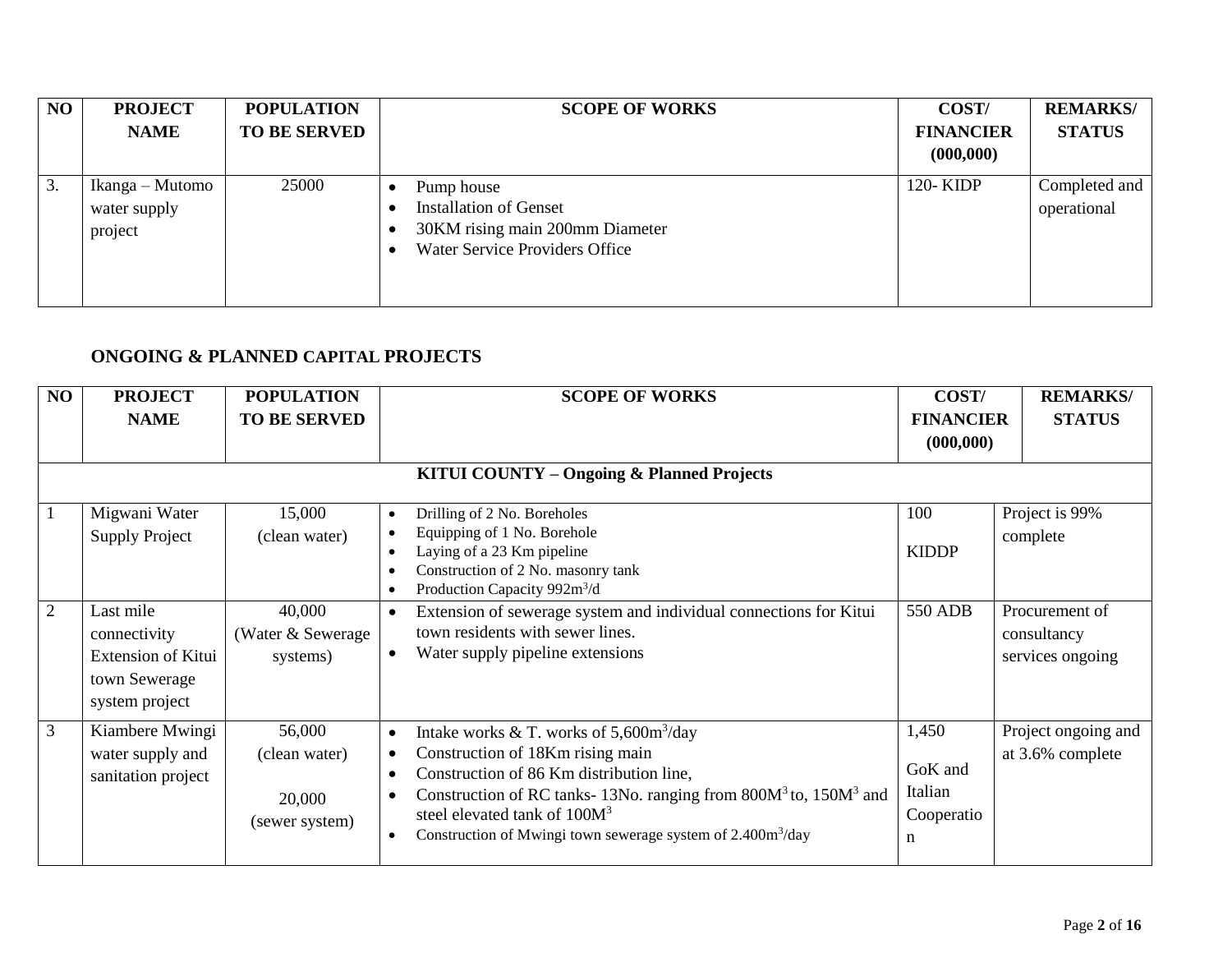| NO | <b>PROJECT</b>                         | <b>POPULATION</b>       | <b>SCOPE OF WORKS</b>                                                                                                                                                                                                                                        | COST/                          | <b>REMARKS/</b>                                              |
|----|----------------------------------------|-------------------------|--------------------------------------------------------------------------------------------------------------------------------------------------------------------------------------------------------------------------------------------------------------|--------------------------------|--------------------------------------------------------------|
|    | <b>NAME</b>                            | <b>TO BE SERVED</b>     |                                                                                                                                                                                                                                                              | <b>FINANCIER</b><br>(000, 000) | <b>STATUS</b>                                                |
|    |                                        |                         |                                                                                                                                                                                                                                                              |                                |                                                              |
|    | Kitimui Dam<br>Water Supply<br>Project | 75,000<br>(clean water) | Consultancy services for Technical designs, ESEA, RAP and Preparation of<br>Tender documents for Kitimui Dam Water Supply Project.                                                                                                                           | 110 ADF<br>13                  | Proposal forwarded<br>to development<br>partners for funding |
| 5  | Mutomo Water<br>supply Project         | 80,000<br>(Clean water) | Dam construction of 34m, Intake works, treatment works of 5,000m <sup>3</sup> /day,<br>pumping units, main pipeline works of over 50km, Main distribution<br>pipelines of over 100km, water storage tanks and ablution blocks for<br>Mutomo and Ikutha towns | 1,000 ADF<br>14                | Proposal forwarded<br>to development<br>partners for funding |

### **STALLED CAPITAL PROJECTS**

| <b>NO</b> | <b>PROJECT</b><br><b>NAME</b>          | <b>POPULATION</b><br><b>TO BE SERVED</b> | <b>SCOPE OF WORKS</b>                                       | COST/<br><b>FINANCIER</b><br>(000, 000) | <b>REMARKS/</b><br><b>STATUS</b>                                                                 |  |  |  |  |  |  |  |
|-----------|----------------------------------------|------------------------------------------|-------------------------------------------------------------|-----------------------------------------|--------------------------------------------------------------------------------------------------|--|--|--|--|--|--|--|
|           | <b>KITUI COUNTY – Stalled Projects</b> |                                          |                                                             |                                         |                                                                                                  |  |  |  |  |  |  |  |
| -1        | Umaa Dam                               | 75,000 People                            | 28 M high dam with storage capacity of $870,000M3$ of water | <b>GOK</b>                              | Project is<br>implemented<br>by National<br>Water<br>Conservation<br>$&$ Pipeline<br>Corporation |  |  |  |  |  |  |  |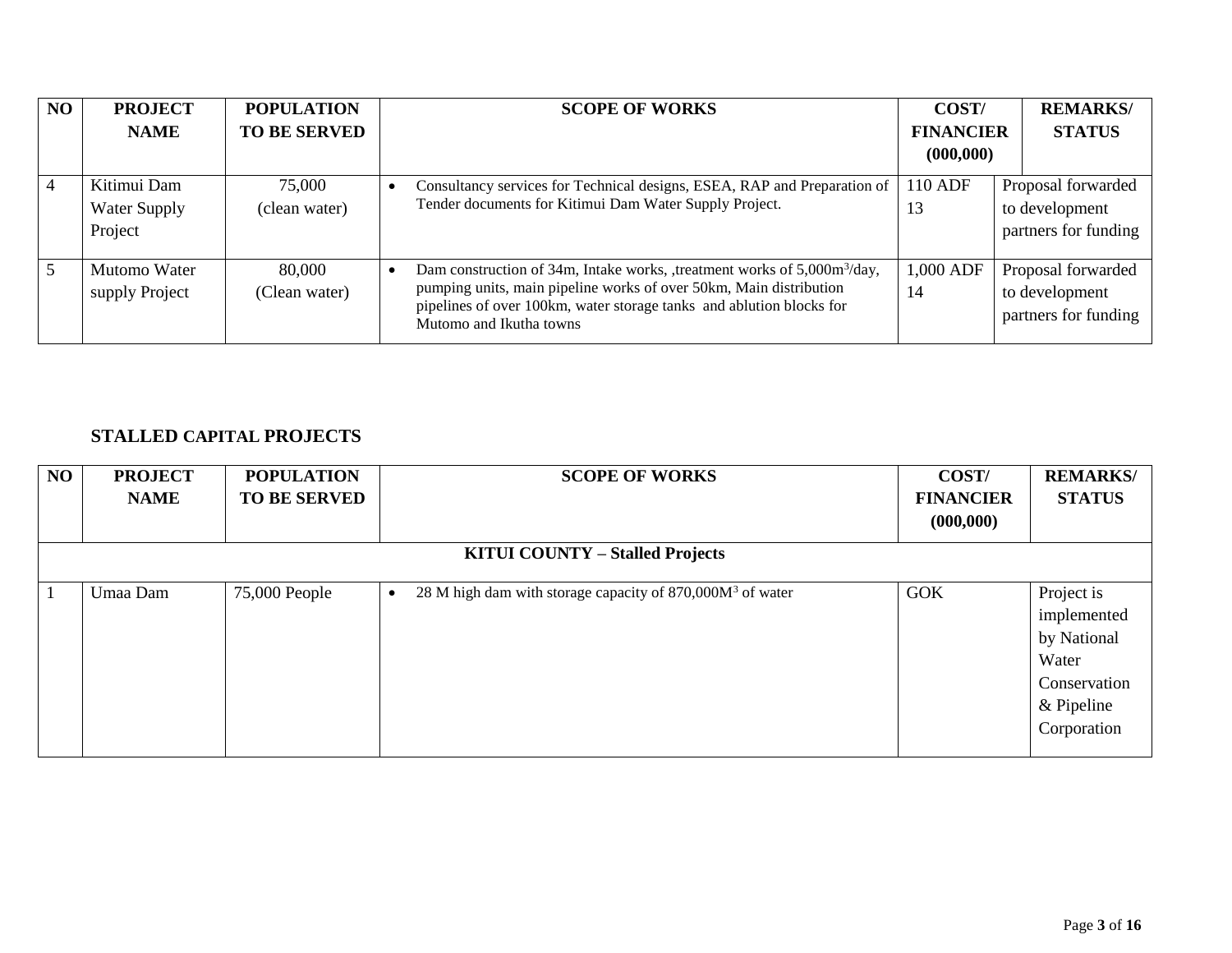| S/NO           | <b>COUNTY</b> | <b>OF</b><br>NO.<br><b>BOREHOLES</b> | <b>COST IN KSHS.</b> | <b>POPULATION SERVED</b>     | <b>WATER ADDED</b><br>IN $M^3/HR$ |
|----------------|---------------|--------------------------------------|----------------------|------------------------------|-----------------------------------|
| 1              | Ongoing       | 17                                   | 153,237,253.05       | 28,500 people, 6,000 LU      | 98                                |
| $\overline{2}$ | Completed     | 103                                  | 154,021,194.00       | 114,104 people & 1,000<br>LU | 191 $m^3/hr$                      |
| 3              | Completed     |                                      |                      |                              |                                   |
|                | and           |                                      |                      | 142,604 people & 7,000       |                                   |
|                | Ongoing       | 120                                  | 307,258,447.05       | LU                           | 288.50                            |

### **SUMMARY TABLE OF ALL BOREHOLES (NEW AND REHABILITATIONS) IN KITUI COUNTY**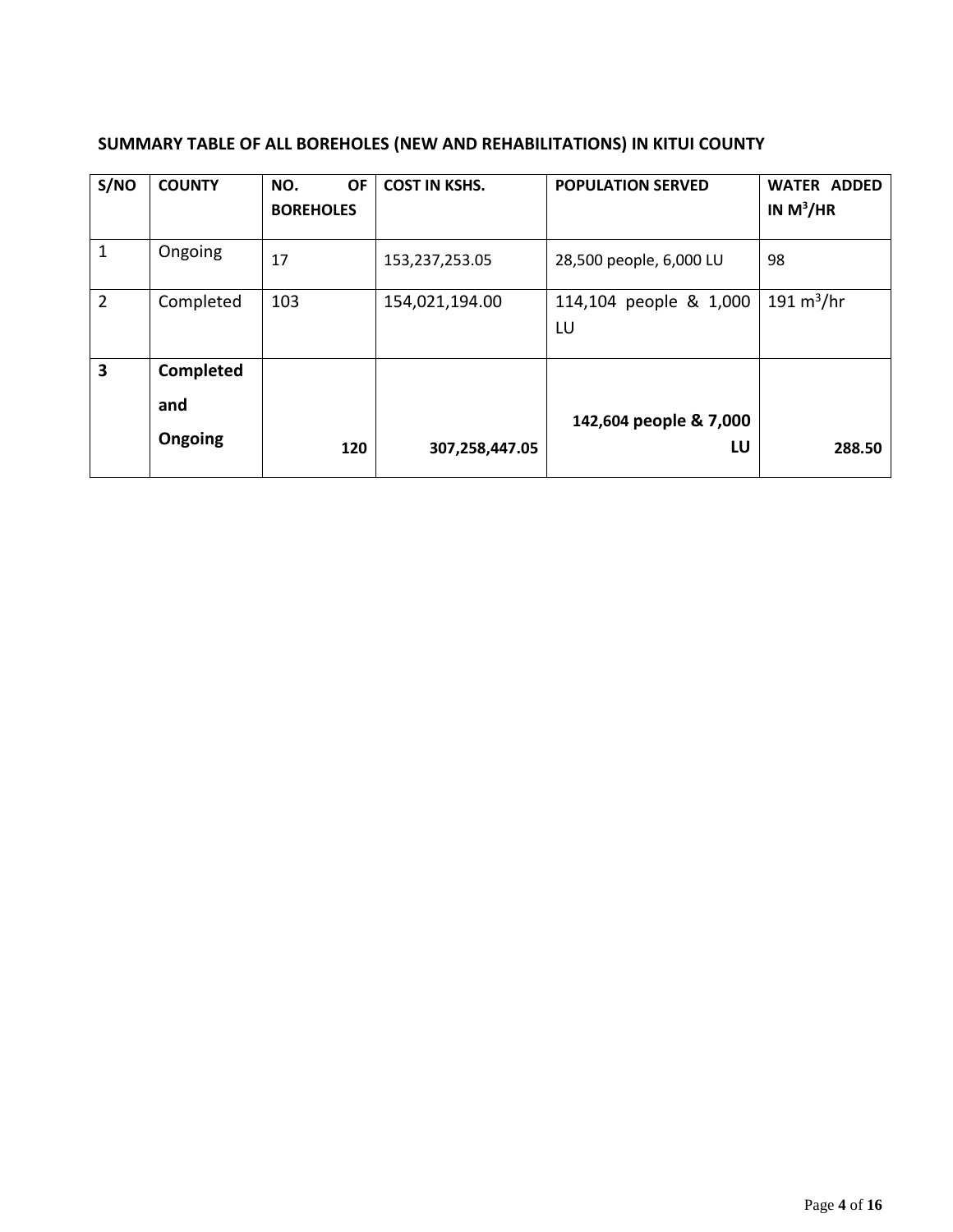### **SUMMARY OF ONGOING BOREHOLES IN F/Y 2018/19**

# Ongoing New Boreholes for Drilling and Equipping in F/Y 2018/19 under Drought Mitigation Programme

| $\mathsf{S}/\mathsf{S}$<br><b>No</b> | Name of Borehole<br>Project                                        | County       | Constitue<br>ncy  | Contracted<br>in<br>Amount<br>Kshs. | Major Activities to<br>be done                       | Expected<br><b>Beneficiaries</b>                                      | Current Status/ Water production                                                                                                                                                                      |
|--------------------------------------|--------------------------------------------------------------------|--------------|-------------------|-------------------------------------|------------------------------------------------------|-----------------------------------------------------------------------|-------------------------------------------------------------------------------------------------------------------------------------------------------------------------------------------------------|
|                                      | Manyumbani B/H<br>for the Orphans                                  | Kitui        | Kitui<br>Rural    | 4,000,000                           | Drilling<br>and<br>equipping borehole<br>to be done. | 2,000 people                                                          | Hydro-geological survey not yet done                                                                                                                                                                  |
| $\overline{2}$                       | Mwambiu B/H<br>(Nuu Special School<br>for Mentally<br>handicapped) | Kitui        | Mwingi<br>Central | 5,000,000                           | Drilling and capped                                  | 2,000 people                                                          | Hydro-geological<br>survey was done,<br>borehole drilled with a discharge of<br>2.5m <sup>3</sup> /hr.                                                                                                |
| $\overline{3}$                       | Kavyuvaa B/H                                                       | Kitui        | Kitui<br>South    | 5,000,000                           | Drilling<br>and<br>equipping borehole<br>to be done. | 2,000 people                                                          | Hydro-geological survey not yet done                                                                                                                                                                  |
| $\overline{4}$                       | Kilevi B/H                                                         | Kitui        | Kitui<br>Rural    | 1,215,360                           | Drilling and capping<br>borehole                     | 2,000 people                                                          | Hydro-geological survey not yet done                                                                                                                                                                  |
| 5                                    | Tseikuru B/H                                                       | Kitui        | Mwingi<br>North   | 3,784,640                           | Equipping borehole<br>done.                          | people mostly<br>450<br>students<br>the<br>of<br>Tseikuru Sec. School | B/H complete and operational with a<br>water output of 3m <sup>3</sup> /hr. The borehole<br>had been drilled during Phase II<br>funding.                                                              |
| 6                                    | Ngomano B/H                                                        | Kitui        | Kitui East        | 4,000,000                           | Drilling<br>and<br>equipping borehole<br>to be done. | 2,000 people                                                          | Hydro-geological survey not yet done                                                                                                                                                                  |
| $\overline{7}$                       | Mutitu B/H                                                         | Kitui        | Kitui East        | 3,981,381                           | Drilling and capped                                  | 2,000 people                                                          | Hydro-geological survey was done,<br>borehole drilled with a borehole yield<br>of 3m <sup>3</sup> /hr. Since the safe borehole<br>abstraction is 1.8m <sup>3</sup> /hr, it will be a<br>point source. |
|                                      | Sub-Total                                                          | <b>Kitui</b> |                   | 28,000,000                          |                                                      | 14,000 people                                                         |                                                                                                                                                                                                       |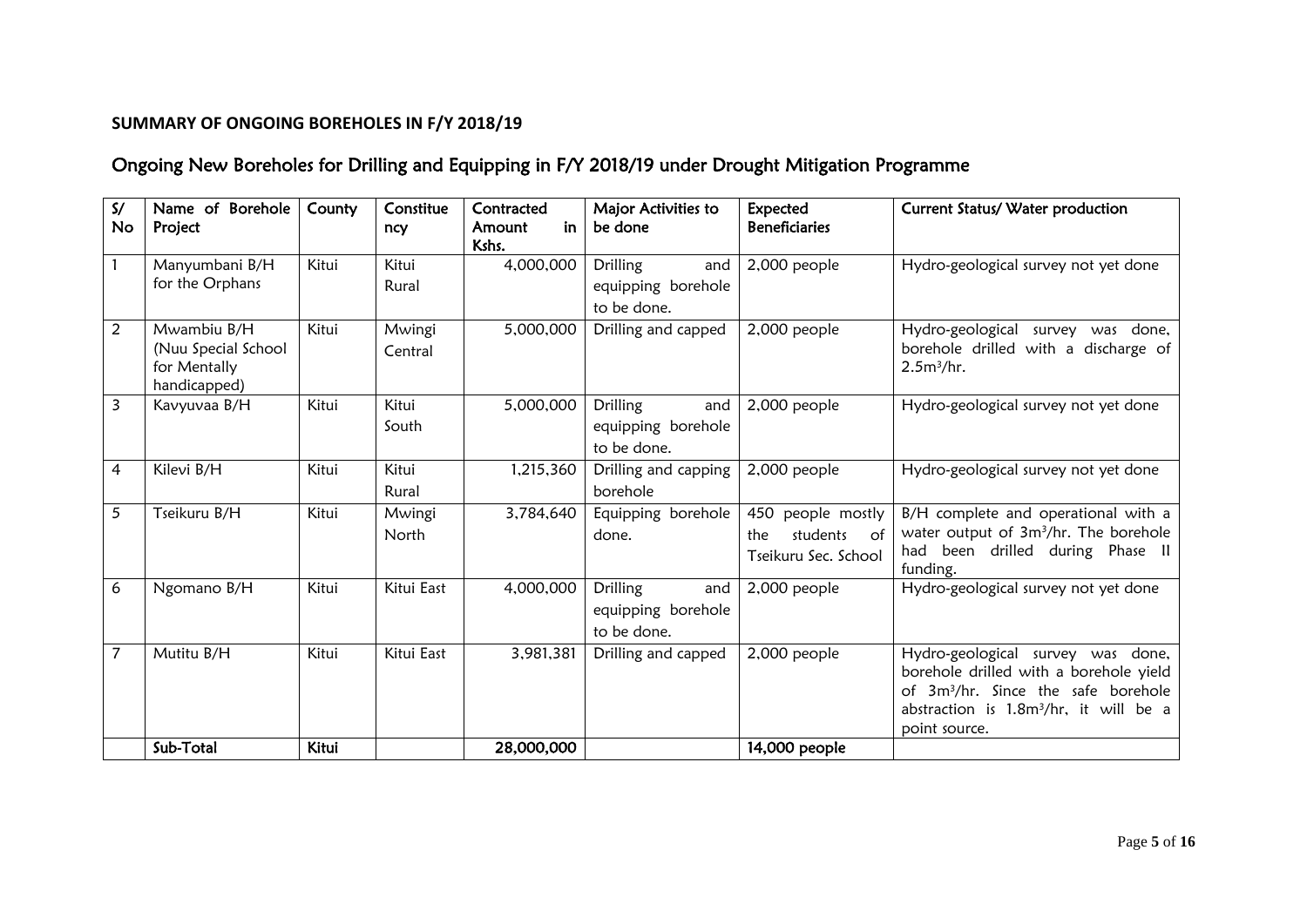# Ongoing Repair/Rehabilitation of Boreholes/Water Supplies in F/Y 2018/19 under Drought Mitigation Programme

| S/<br>No | Borehole<br>of.<br>Name<br>Project/GPS                                                        | County | Constituency | Allocated<br>in<br>Amount<br>Kshs. | Major Activities to be done                                                                                                                                                                                                                                        | Expected<br><b>Beneficiaries</b>                                                        | Current Status/ Water<br>production                                                                                                                                                   |
|----------|-----------------------------------------------------------------------------------------------|--------|--------------|------------------------------------|--------------------------------------------------------------------------------------------------------------------------------------------------------------------------------------------------------------------------------------------------------------------|-----------------------------------------------------------------------------------------|---------------------------------------------------------------------------------------------------------------------------------------------------------------------------------------|
| 1.       | Kaumu Community<br>Water Project/<br>N 9837786<br>E 411277 at elevation<br>610 <sub>m</sub> . | Kitui  | Kitui East   | 1,200,000                          | Replacement of submersible pump and<br>motor, minor electrical rewiring of the<br>control panel, replacement of some<br>sections of the leaking pipeline sections,<br>upgrading of distribution pipelines,<br>replacement of leaking non working<br>pipe fittings. | 10,000<br>people<br>including<br>institutions,<br>markets and<br>government<br>offices. | Pump testing to be done<br>first to establish the<br>shallow well water<br>capacity in m <sup>3</sup> /hr and<br>there after a<br>comprehensive BOQ will<br>be provided.              |
| 2.       | Mutini B/H/<br>N 9860792<br>E 375213 at elevation<br>1.215m.                                  | Kitui  | Kitui West   | 800,000.00                         | Power supply                                                                                                                                                                                                                                                       | 3,000 people                                                                            | The borehole is currently<br>operational with either<br>solar or genset. The<br>electricity grid power to<br>be supplied at a distance<br>of 280m. The BOQ will<br>be provided later. |
|          | Sub-Total for Kitui<br>County                                                                 | County |              | 2,000,000                          |                                                                                                                                                                                                                                                                    | 13,000                                                                                  |                                                                                                                                                                                       |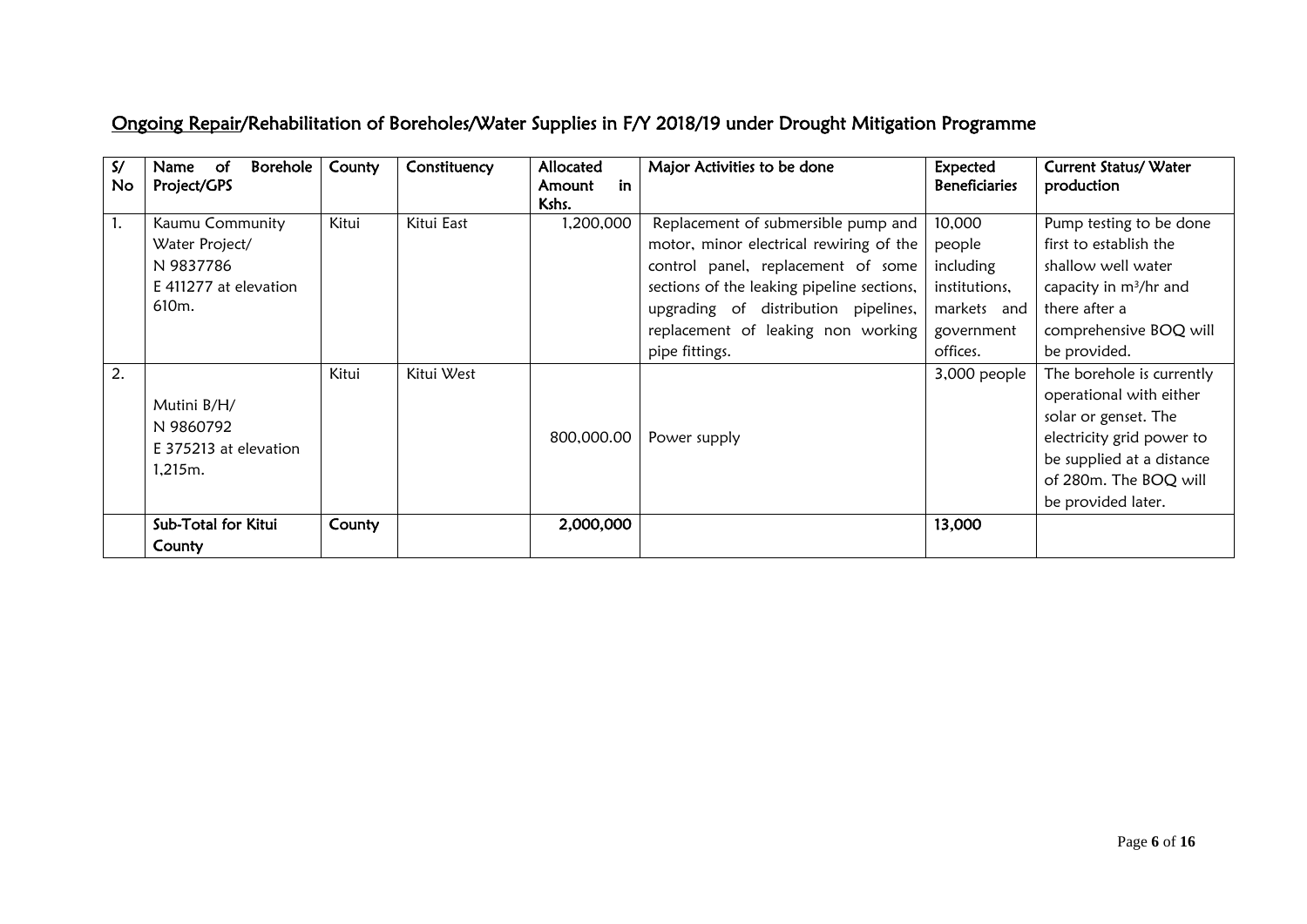# **Ongoing new borehole Projects under Priority Projects (not complete)**

| S/           | <b>Name</b> | of | County | Ward/        | <b>Funded</b>      | Cost (Kshs.)  | Population    | <b>Total</b>          | <b>Date</b>  | <b>Current Status</b>          |
|--------------|-------------|----|--------|--------------|--------------------|---------------|---------------|-----------------------|--------------|--------------------------------|
| No           | Project     |    |        | Constituency | <b>Components</b>  |               | <b>Served</b> | Water                 | Started/     |                                |
|              |             |    |        |              |                    |               |               | Productio             | <b>Date</b>  |                                |
|              |             |    |        |              |                    |               |               | n                     | Completed    |                                |
|              |             |    |        |              |                    |               |               |                       |              |                                |
| $\mathbf{1}$ | Kiangu      |    | Kitui  | Kitui South  | Equipping<br>with  |               | 1,200         | 1.8m <sup>3</sup> /hr | $5th$ Feb-18 | Drilling works and pump        |
|              | Borehole    |    |        |              | solar              | 5,004,846.15  | People and    |                       | to July      | testing complete.              |
|              | Water       |    |        |              |                    |               | 2,000         |                       | 2018         | Implementation at 80% and is   |
|              | Project     |    |        |              |                    |               | livestock     |                       |              | in the process of lowering the |
|              |             |    |        |              |                    |               |               |                       |              | pump.                          |
|              |             |    |        |              |                    |               |               |                       |              |                                |
| $2^{\circ}$  | Mbakoni     |    | Kitui  | Kitui South  | with<br>Equipping  |               | 1,200         | 7.0m <sup>3</sup> /hr | $6th$ Feb-18 | Borehole drilled and cased.    |
|              | Borehole    |    |        |              | genset,            | 8,101,445.16  | People and    |                       | to July      | Equipping commenced in April   |
|              | Water       |    |        |              | construction of    |               | 2,000         |                       | 2018         | 2018. Implementation at 80%.   |
|              | Project     |    |        |              | a pump house       |               | livestock     |                       |              |                                |
|              |             |    |        |              | electricity<br>and |               |               |                       |              |                                |
|              |             |    |        |              | connection.        |               |               |                       |              |                                |
| 3            | Kithuki     |    | Kitui  | Kitui South  | with<br>Equipping  |               | 1,100         | 1.5m <sup>3</sup> /hr | $7th$ Feb-18 | Borehole drilled and cased.    |
|              | Water       |    |        |              | solar              | 5,130,961.74  | People and    |                       | to July      | Equipping at 80%.              |
|              | Supply      |    |        |              |                    |               | 2,000         |                       | 2018         |                                |
|              |             |    |        |              |                    |               | livestock     |                       |              |                                |
|              |             |    |        |              |                    |               |               |                       |              |                                |
|              |             |    |        |              |                    | 18,237,253.05 | 3,500         |                       |              |                                |
|              |             |    |        |              |                    |               | &<br>people   |                       |              |                                |
|              |             |    |        |              |                    |               | 6,000         |                       |              |                                |
|              |             |    |        |              |                    |               | livestock     |                       |              |                                |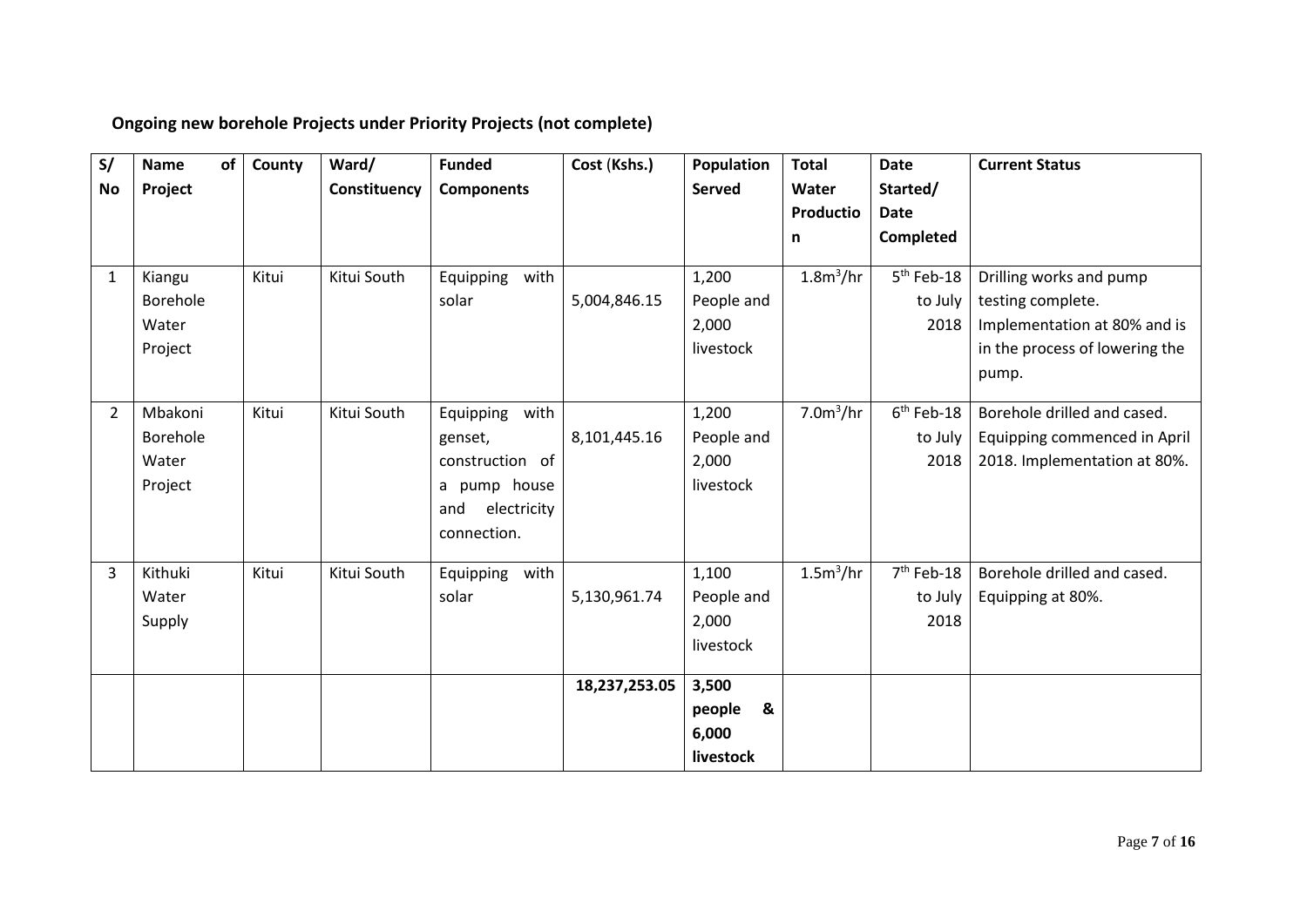#### **LOT 2 – KITUI COUNTY**

Total of 8 boreholes and associated works of Ksh. 105m were to be done. All the 8 boreholes were drilled under World Bank Programme by Athi Water Services Board.

| S/<br><b>No</b> | Name of<br><b>Borehole</b> | <b>GPS</b><br><b>POSITION</b>             | <b>Current Status</b>                                                                                                                                                                                                                                                                                                                          |
|-----------------|----------------------------|-------------------------------------------|------------------------------------------------------------------------------------------------------------------------------------------------------------------------------------------------------------------------------------------------------------------------------------------------------------------------------------------------|
| 1               | Nduumoni                   | 01º21'20"S<br>37°52'23"E                  | The borehole was drilled, equipped with solar power and pump.                                                                                                                                                                                                                                                                                  |
| 2               | Mutha                      | 01 <sup>0</sup> 48'45"S<br>38°25'37"E     | The borehole was drilled, equipped with solar power and pump.                                                                                                                                                                                                                                                                                  |
| 3               | Mbitini                    | $01^{0}35'34''$ S<br>38°07'24"E           | The borehole was drilled, equipped with solar power and pump.                                                                                                                                                                                                                                                                                  |
| 4               | Kauma                      | $01^016'50''S$<br>37 <sup>0</sup> 59'54"E | The borehole was dry and an alternative site identified and another borehole yet to be drilled since $3^{rd}$ quarter of F/Y 2017/18.                                                                                                                                                                                                          |
| 5.              | Kwa Masai                  | 01º04'06"S<br>38°03'58"E                  | Works done are drilling, test pumping, pump installation and tank installation. Water kiosk construction is at 50%. Works not yet done are<br>pump house construction, construction of solar panels support and pipeline works.                                                                                                                |
| 6               | Kithanake                  | 01°35'46"S<br>38011'27"E                  | Works done are drilling, test pumping and pump installation. Pump house construction is at 50%, construction of solar panels support is<br>complete but the control panels are not yet installed. The 24m <sup>3</sup> steel elevated tank construction is complete and trenching of the pipeline<br>is done but the pipes have not been laid. |
| 7               | Kangondi                   | 01 <sup>0</sup> 11'10"S<br>38°00'30"E     | Works done are drilling, test pumping borehole is capped. Works not yet done are pump house construction, pump installation, tank<br>installation, water kiosk construction, construction of solar panels support and pipeline works.                                                                                                          |
| 8               | Katse                      | 00°30'33"S<br>38004'36"E                  | Works done are drilling, test pumping borehole is capped. Works not yet done are pump house construction, pump installation, tank<br>installation, water kiosk construction, construction of solar panels support and pipeline works.                                                                                                          |

3 boreholes out of 8 are complete.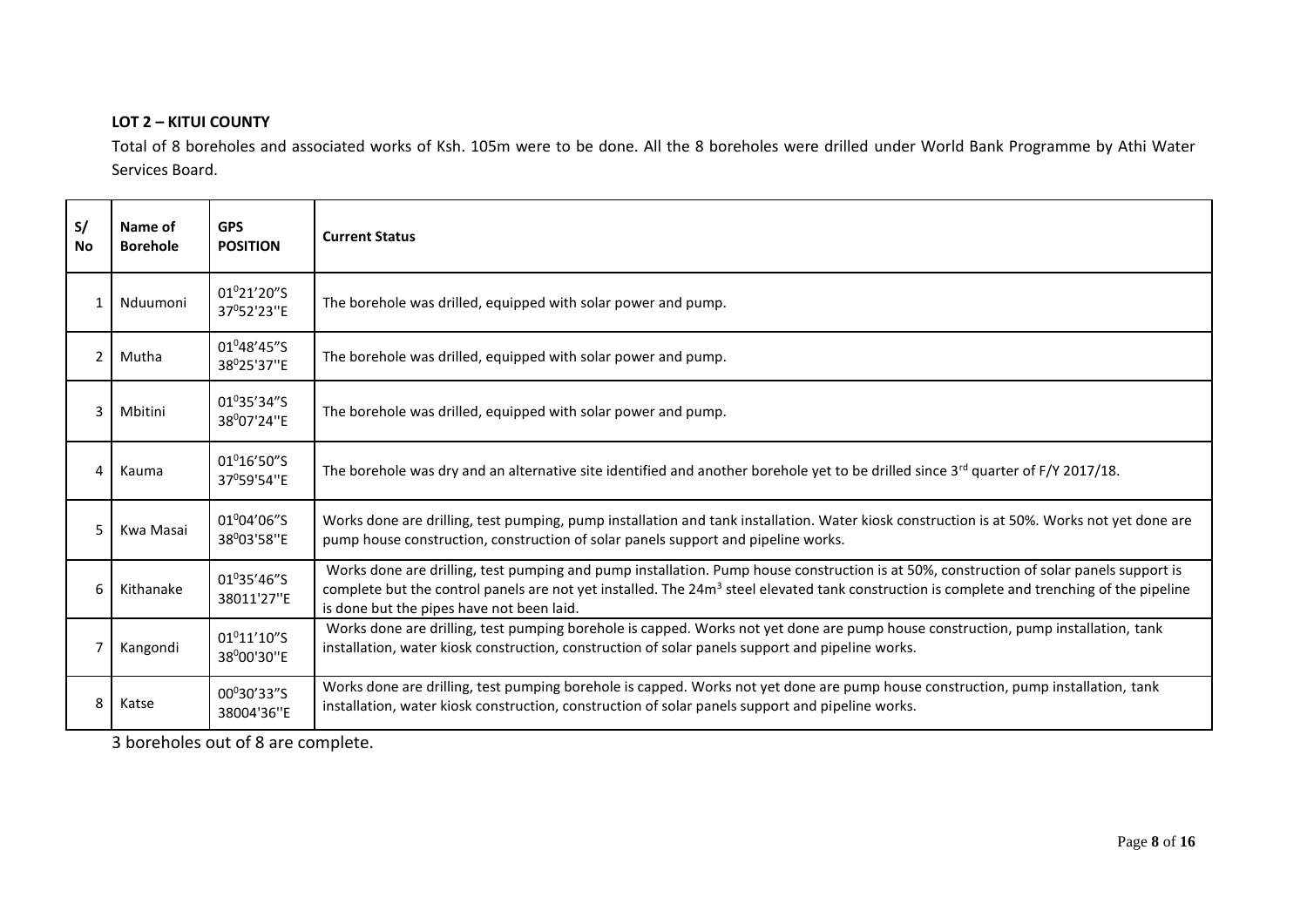#### **SUMMARY TABLE OF COMPLETED BOREHOLES PER COUNTY**

| S/<br><b>No</b> | of<br><b>Name</b><br>Project | County | Ward/<br>Constituen<br>cy | <b>New</b><br>or<br><b>Rehabilit</b><br>ation | <b>Funded Components</b>        | Cost (Kshs.) | Populatio<br>n Served | <b>Total</b><br>Water<br><b>Productio</b> | <b>Date</b><br>Started/<br><b>Date</b> | <b>Current Status</b>                       |
|-----------------|------------------------------|--------|---------------------------|-----------------------------------------------|---------------------------------|--------------|-----------------------|-------------------------------------------|----------------------------------------|---------------------------------------------|
|                 |                              |        |                           |                                               |                                 |              |                       | n                                         | Completed                              |                                             |
| $\mathbf{1}$    | Manyuuni                     | Kitui  | Mutomo                    | <b>New</b>                                    | <b>Borehole drilling</b>        | 998,580      |                       |                                           |                                        | Complete and<br>functional                  |
| $\overline{2}$  | Tungutu<br>Village           | Kitui  | Tungutu                   | <b>New</b>                                    | Borehole drilling               | 2,272,400    |                       |                                           |                                        |                                             |
| $\overline{3}$  | Kamwiu                       | Kitui  | Kyamatu                   | <b>New</b>                                    | <b>Borehole drilling</b>        | 998,000      |                       |                                           |                                        |                                             |
| $\overline{a}$  | Kyaani                       | Kitui  | Kyangwithy<br>a West      | <b>New</b>                                    | <b>Borehole drilling</b>        | 5,550,240    |                       |                                           |                                        |                                             |
| 5               | Nzinia                       | Kitui  | Mutonguni                 | <b>New</b>                                    | <b>Borehole drilling</b>        | 3,418,780    |                       |                                           |                                        |                                             |
| 6               | Nguni Kiuni                  | Kitui  | Maluma                    | <b>New</b>                                    | <b>Borehole drilling</b>        | 1,810,000    |                       |                                           |                                        |                                             |
| $\overline{7}$  | Ambi                         | Kitui  | Mutomo                    | <b>New</b>                                    | <b>Borehole drilling</b>        | 3,160,000    |                       |                                           |                                        | Equipped by Kitui<br>County,<br>operational |
| 8               | Mwambani                     | Kitui  | <b>VOO</b>                | <b>New</b>                                    | <b>Borehole drilling</b>        | 991,900.00   |                       |                                           |                                        |                                             |
| 9               | Mithasyani                   | Kitui  | Ngomeni                   | <b>New</b>                                    | Drilling borehole and<br>casing | 933,001.65   | 1,500                 |                                           |                                        | Drilled dry and<br>payment for drilling     |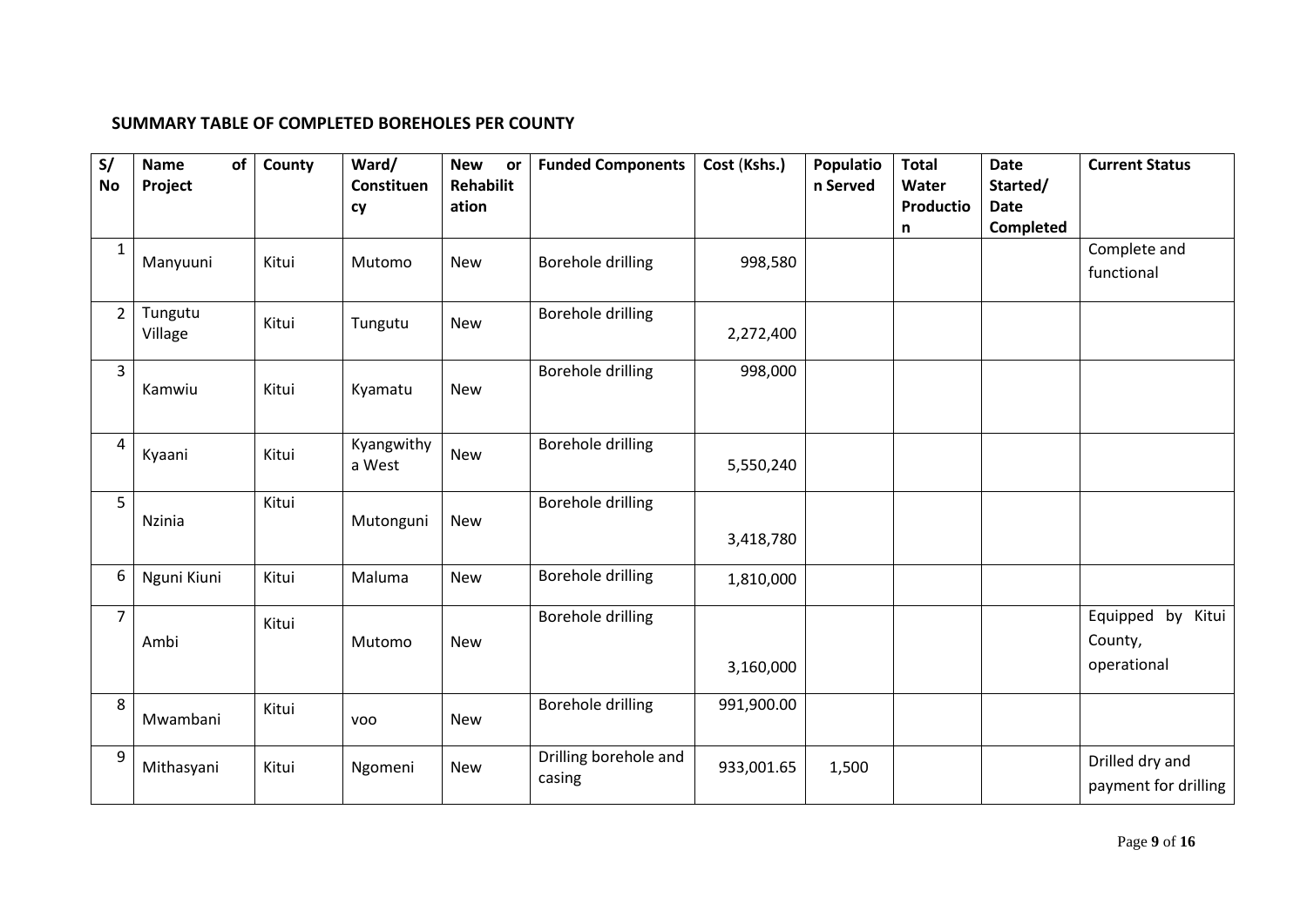| S/        | of<br><b>Name</b>     | County | Ward/<br>Constituen      | <b>New</b><br>or<br><b>Rehabilit</b> | <b>Funded Components</b>                                                                              | Cost (Kshs.) | Populatio<br>n Served | <b>Total</b><br>Water | <b>Date</b><br>Started/ | <b>Current Status</b>                                         |
|-----------|-----------------------|--------|--------------------------|--------------------------------------|-------------------------------------------------------------------------------------------------------|--------------|-----------------------|-----------------------|-------------------------|---------------------------------------------------------------|
| <b>No</b> | Project               |        | cy                       | ation                                |                                                                                                       |              |                       | Productio             | <b>Date</b>             |                                                               |
|           |                       |        |                          |                                      |                                                                                                       |              |                       | n                     | Completed               |                                                               |
|           |                       |        |                          |                                      |                                                                                                       |              |                       |                       |                         | component paid.                                               |
|           |                       |        |                          |                                      |                                                                                                       |              |                       |                       |                         | To be re-sited                                                |
| 10        | Ikuyuni               | Kitui  | Maluma                   | <b>New</b>                           | Borehole drilling &<br>equipping                                                                      | 6,554,000    |                       |                       |                         |                                                               |
| 11        | Karung'a<br>(Mumbuni) | Kitui  | Mwingi                   | <b>New</b>                           | Drilling and<br>equipping with<br>genset                                                              | 2,391,318.75 | 4,500                 |                       |                         | Complete                                                      |
| 12        | Musuani               | Kitui  | Kyome                    | <b>New</b>                           | Drilling and<br>equipping with solar<br>pump                                                          | 2,255,550.40 | 4,500                 |                       |                         | Complete                                                      |
| 13        | Mwambiu-<br>Kavuti    | Kitui  | Nuu                      | <b>New</b>                           | Drilling and<br>equipping with solar<br>pump.                                                         | 2,569,319.00 | 4,500                 |                       |                         | Complete                                                      |
| 14        | Katumbi               | Kitui  | Masyungw<br>a (Tseikuru) | <b>New</b>                           | Drilling, equipping<br>with solar and 1no.<br>Kiosk                                                   | 1,283,925.00 | 1,500                 |                       |                         | Drilling Complete, 1<br>kiosk constructed<br>and a pump house |
| 15        | Kyenini               | Kitui  | Musavani -<br>Tseikuru)  | <b>New</b>                           | Drilling borehole and<br>capping                                                                      | 933,341.65   | 1,500                 |                       |                         | Completed                                                     |
| 16        | Matooni               | Kitui  | Ngomeni                  | <b>New</b>                           | Rehabilitation of<br>existing borehole but<br>scope changed to<br>drilling of new<br>shallow borehole | 781,830.00   | 1,500                 |                       |                         | Complete equipped<br>by county                                |
| 17        | Mulangoni             | Kitui  | Masungwa                 | <b>New</b>                           | Rehabilitation of<br>existing borehole                                                                | 1,240,750.00 | 1,500                 |                       |                         | Complete                                                      |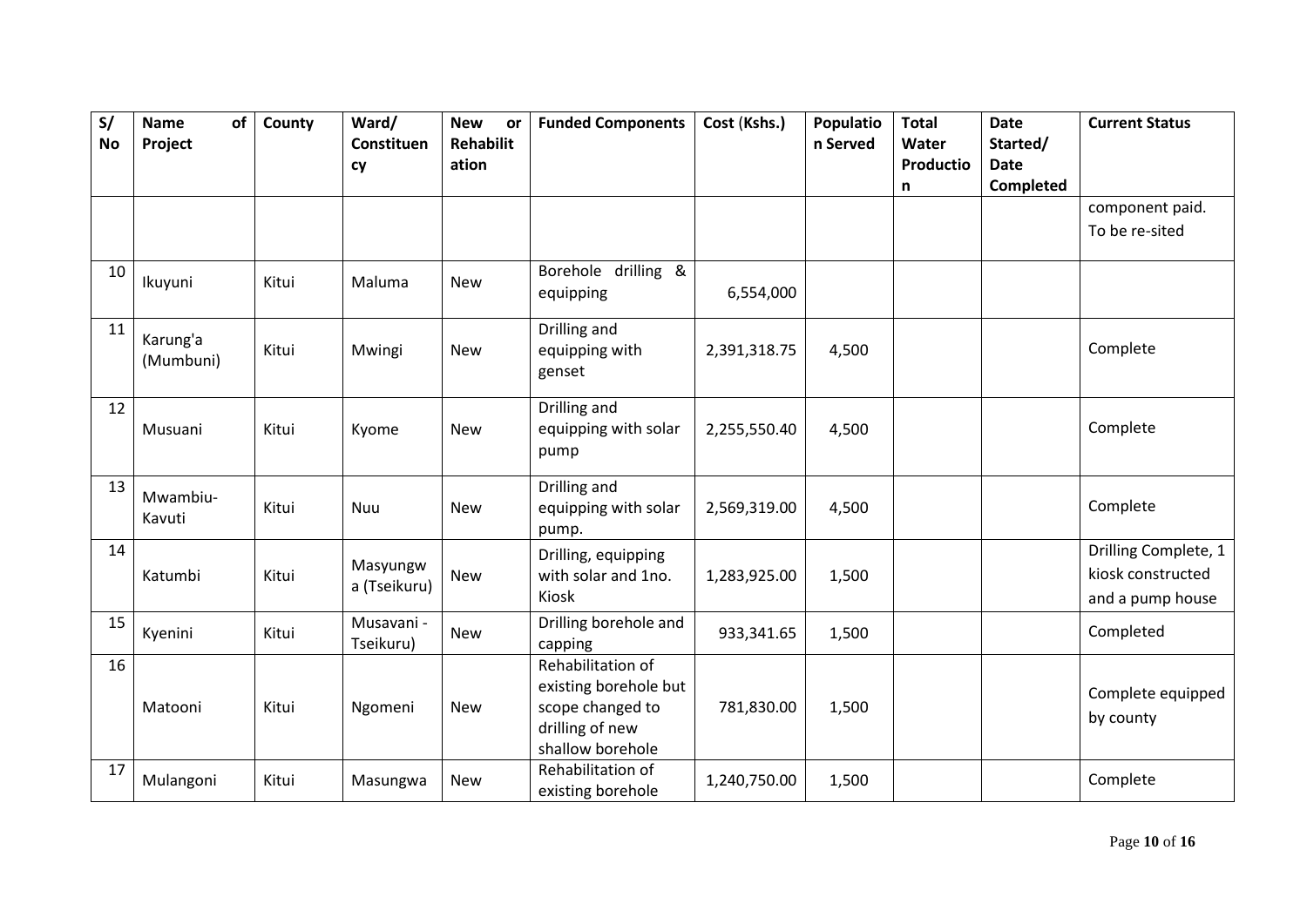| S/        | of<br><b>Name</b>    | County | Ward/            | <b>New</b><br>or          | <b>Funded Components</b>                                                                                                    | Cost (Kshs.) | Populatio                           | <b>Total</b>       | <b>Date</b>                                    | <b>Current Status</b>                                                  |
|-----------|----------------------|--------|------------------|---------------------------|-----------------------------------------------------------------------------------------------------------------------------|--------------|-------------------------------------|--------------------|------------------------------------------------|------------------------------------------------------------------------|
| <b>No</b> | Project              |        | Constituen<br>cy | <b>Rehabilit</b><br>ation |                                                                                                                             |              | n Served                            | Water<br>Productio | Started/<br><b>Date</b>                        |                                                                        |
|           |                      |        |                  |                           |                                                                                                                             |              |                                     | n                  | Completed                                      |                                                                        |
| 18        | Kitumbi              | Kitui  | Kyome            | <b>New</b>                | Drilling and casing of<br>a shallow borehole,<br>1 kiosk                                                                    | 2,063,550.00 | 4,500                               |                    |                                                | Drilling, borehole<br>development,<br>pump construction<br>done.       |
| 19        | Mathuma              | Kitui  | Kisovo           | <b>New</b>                | Drilling of a deep<br>borehole                                                                                              | 388,440.00   | 1,500                               |                    |                                                | Complete equipped<br>by county                                         |
| 20        | liani Kwa<br>Ndung'u | Kitui  | Kiomo            | <b>New</b>                | Drilling and<br>development of a<br>deep borehole.                                                                          | 1,957,662.95 | 4,500                               |                    |                                                | Drilling Complete.<br>B/H equipped by<br>County                        |
| 21        | Kisovo               | Kitui  | Kisovo           | <b>New</b>                | Drilling and<br>development of a<br>deep borehole.                                                                          | 1,957,662.95 | 4,500                               |                    |                                                | complete                                                               |
| 22        | Ikaaie               | Kitui  |                  | <b>New</b>                | Drilling and<br>equipping with<br>Genset pump house,<br>water kiosk, piping,<br>10m <sup>3</sup> water tank and<br>fencing. | 4,572,178.00 | 450                                 | 1.75               | 13/7/2017<br>to<br>27/9/2017                   | 100% complete<br>and operational                                       |
| 23        | Kasunguni            | Kitui  |                  | <b>New</b>                | Drilling and<br>installation with<br>Afridev hand pump,<br>fencing and gate.                                                | 1,555,380.00 | 100                                 | 1.4                | 10/7/2017<br>to<br>31/07/201<br>$\overline{7}$ | 100% complete<br>and operational                                       |
| 24        | Kyandeve             | Kitui  |                  | <b>New</b>                | Drilling and<br>equipping with<br>Genset pump house,<br>water kiosk, piping,<br>10m <sup>3</sup> water tank and             | 2,271,312.00 | <b>No</b><br>populatio<br>n served. | 1.61               | 12/07/201<br>7                                 | The project is done<br>50% as the<br>borehole collapsed<br>before pump |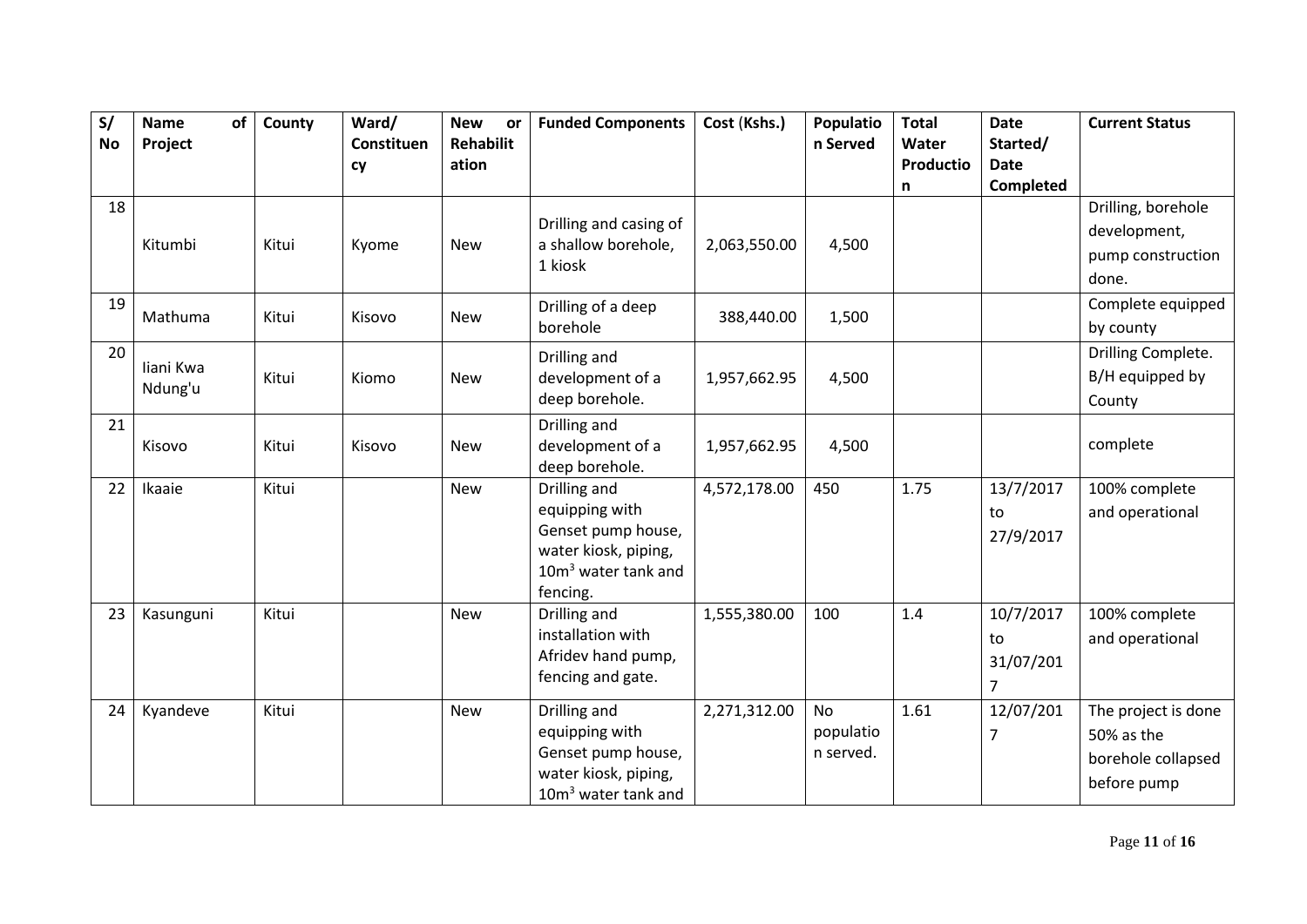| S/<br><b>No</b> | of<br><b>Name</b><br>Project | County | Ward/<br>Constituen<br>cy          | <b>New</b><br>or<br><b>Rehabilit</b><br>ation | <b>Funded Components</b>                                                                                                    | Cost (Kshs.) | Populatio<br>n Served | <b>Total</b><br>Water<br>Productio | <b>Date</b><br>Started/<br><b>Date</b><br><b>Completed</b> | <b>Current Status</b>                  |
|-----------------|------------------------------|--------|------------------------------------|-----------------------------------------------|-----------------------------------------------------------------------------------------------------------------------------|--------------|-----------------------|------------------------------------|------------------------------------------------------------|----------------------------------------|
|                 |                              |        |                                    |                                               | fencing.                                                                                                                    |              |                       | n                                  |                                                            | installation. Project<br>not complete. |
| 24              | Maluma                       | Kitui  |                                    | <b>New</b>                                    | Drilling and<br>equipping with<br>Genset pump house,<br>water kiosk, piping,<br>$10m3$ water tank and<br>fencing.           | 3,967,132.00 | 600                   | 2.1                                | 1/08/2017<br>to<br>4/10/2017                               | 100% complete<br>and operational       |
| 26              | Mathini                      | Kitui  |                                    | <b>New</b>                                    | Drilling and<br>equipping with<br>Genset pump house,<br>water kiosk, piping,<br>$10m3$ water tank and<br>fencing.           | 4,250,710.00 | 500                   | 2.1                                | 24/7/2017<br>to<br>28/9/2017                               | 100% complete<br>and operational       |
| 27              | Museve                       | Kitui  |                                    | <b>New</b>                                    | Drilling and quipping<br>with Genset pump<br>house, water kiosk,<br>piping, 10m <sup>3</sup> water<br>tank and fencing.     | 7,388,225.00 | 1,000                 | 17.5                               | 12/7/2017<br>to<br>29/9/2017                               | 100% complete<br>and operational       |
| 28              | Nguumo                       | Kitui  |                                    | <b>New</b>                                    | Drilling and<br>equipping with<br>Genset pump house,<br>water kiosk, piping,<br>10m <sup>3</sup> water tank and<br>fencing. | 4,092,901.00 | 500                   | 1.4                                | 12/7/2017<br>to<br>22/12/201<br>7                          | 100% complete<br>and operational       |
| 29              | Kikule W/P                   | Kitui  | Muthesya<br>Loc. Yatta<br>District | <b>New</b>                                    | Borehole water<br>source system.                                                                                            | 9,315,316    | 6,500                 | 1.9                                |                                                            | Operational.                           |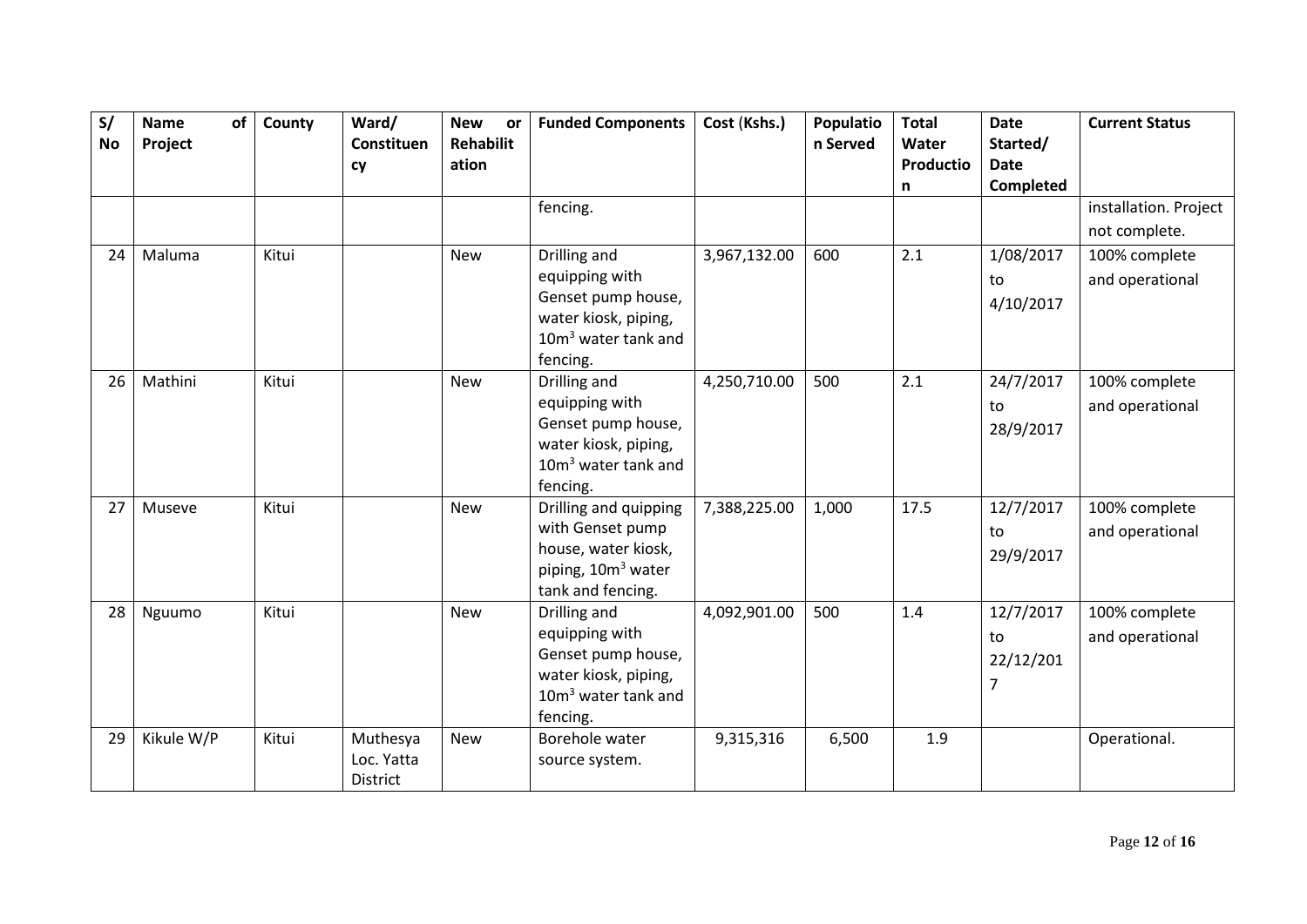| S/        | of<br><b>Name</b> | County | Ward/                      | <b>New</b><br>or | <b>Funded Components</b> | Cost (Kshs.) | Populatio | <b>Total</b> | <b>Date</b> | <b>Current Status</b> |
|-----------|-------------------|--------|----------------------------|------------------|--------------------------|--------------|-----------|--------------|-------------|-----------------------|
| <b>No</b> | Project           |        | Constituen                 | <b>Rehabilit</b> |                          |              | n Served  | Water        | Started/    |                       |
|           |                   |        | cy                         | ation            |                          |              |           | Productio    | <b>Date</b> |                       |
|           |                   |        |                            |                  |                          |              |           | n            | Completed   |                       |
| 30        | Kwandolo w/p      | Kitui  | Mavoloni                   | <b>New</b>       | Borehole water           | 11,093,388   | 8,303     | 12           |             | complete and          |
|           |                   |        | Loc.-Yatta                 |                  | source system            |              |           |              |             | operational           |
| 31        |                   | Kitui  | <b>District</b><br>Ndalani | <b>New</b>       | Borehole water           | 10,400,717   | 5,330     | 14.4         |             | complete and          |
|           | languni w/p       |        | Loc-Yatta                  |                  | source system            |              |           |              |             |                       |
|           |                   |        | <b>District</b>            |                  |                          |              |           |              |             | operational           |
| 32        | Kenyatta w/p      | Kitui  | Kinyatta                   | <b>New</b>       | Borehole water           | 9,842,846    | 8,500     | 19.2         |             | complete and          |
|           |                   |        | Loc.- Yatta                |                  | source system            |              |           |              |             | operational           |
|           |                   |        | District                   |                  |                          |              |           |              |             |                       |
| 33        | Kyatune w/p       | Kitui  | Kyatune                    | <b>New</b>       | Borehole water           | 9,112,670    | 5,601     | 12           |             | complete and          |
|           |                   |        | Loc.-                      |                  | source sytem             |              |           |              |             | operational           |
|           |                   |        | Mutomo                     |                  |                          |              |           |              |             |                       |
|           |                   |        | <b>District</b>            |                  |                          |              |           |              |             |                       |
| 34        | Kalivu W/P        | Kitui  | Kalivu Loc .-              | <b>New</b>       | Borehole water           | 8,402.040    | 6,100     |              |             | The source has        |
|           |                   |        | Mutomo<br><b>District</b>  |                  | source system            |              |           |              |             | high salinity levels  |
|           |                   |        |                            |                  |                          |              |           |              |             | alternative source    |
|           |                   |        |                            |                  |                          |              |           |              |             | identified and        |
|           |                   |        |                            |                  |                          |              |           |              |             | funded f/y            |
|           |                   |        |                            |                  |                          |              |           |              |             | 2012/2013             |
| 35        | Kiwu Kitu         | Kitui  | Mivukoni                   | <b>New</b>       | Borehole water           | 6,296,434    | 16,209    | 18.4         |             | Alternative source    |
|           | Watsan            |        | Loc-Kyuso                  |                  | project                  |              |           |              |             | funded project 50%    |
|           | Project           |        | <b>District</b>            |                  |                          |              |           |              |             | complete and          |
|           |                   |        |                            |                  |                          |              |           |              |             | ongoing-awaiting      |
|           |                   |        |                            |                  |                          |              |           |              |             | phase 11 of the       |
|           |                   |        |                            |                  |                          |              |           |              |             | funds                 |
| 36        | Itoleka W/P       | Kitui  | Itoleka Loc-               | <b>New</b>       | Borehole water           | 10,169,945   | 9,611     | 12           |             | Alternative source    |
|           |                   |        | Kitui                      |                  | project                  |              |           |              |             | funded project 75%    |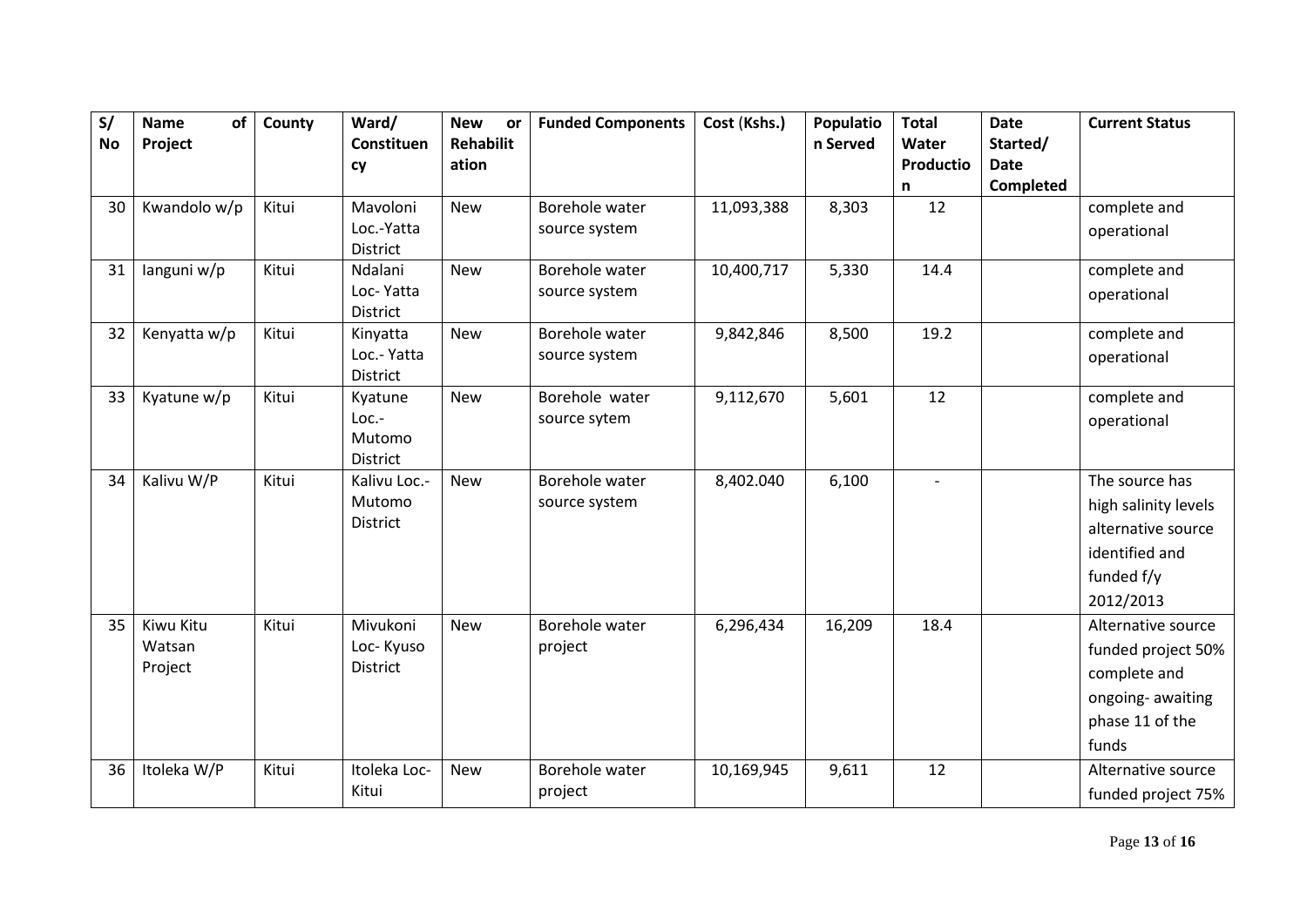| S/ | of<br><b>Name</b>          | County  | Ward/           | <b>New</b><br>or | <b>Funded Components</b>                  | Cost (Kshs.) | Populatio                 | <b>Total</b>         | <b>Date</b>      | <b>Current Status</b> |     |
|----|----------------------------|---------|-----------------|------------------|-------------------------------------------|--------------|---------------------------|----------------------|------------------|-----------------------|-----|
| No | Project                    |         | Constituen      | <b>Rehabilit</b> |                                           |              | n Served                  | Water                | Started/         |                       |     |
|    |                            |         | cy              | ation            |                                           |              |                           | Productio            | <b>Date</b>      |                       |     |
|    |                            |         |                 |                  |                                           |              |                           | n                    | <b>Completed</b> |                       |     |
|    |                            |         | <b>District</b> |                  |                                           |              |                           |                      |                  | complete and          |     |
|    |                            |         |                 |                  |                                           |              |                           |                      |                  | ongoing-awaiting      |     |
|    |                            |         |                 |                  |                                           |              |                           |                      |                  | phase 11 of the       |     |
|    |                            |         |                 |                  |                                           |              |                           |                      |                  | funds                 |     |
| 37 | Thitani B/H                | Migwani | Kitui           | Rehabilita       | Installation of pump,                     | 3,426,760    | 2,000                     | $18m^3/hr$           | 1/02/2017        | Complete              | and |
|    | Project                    |         |                 | tion             | pipes<br>draw<br>and                      |              | people &                  |                      |                  | operational           |     |
|    |                            |         |                 |                  | control panel                             |              | 1,000                     |                      | 28/03/201        |                       |     |
|    |                            |         |                 |                  |                                           |              | livestock                 |                      | 7                |                       |     |
|    |                            |         |                 |                  |                                           |              | Units (LU)                |                      |                  |                       |     |
| 38 | Katumbi/Kinani             |         | Kitui           | Rehabilita       | Katumbi B/H project                       | 3,528,337    | - Katumbi                 | 5.8 $m^3$ /hr        | 1/02/2017        | Complete              | and |
|    | e B/H projects             |         |                 | tion             | Installation<br>of                        |              | $B/H - 600$               |                      |                  | operational           |     |
|    |                            |         |                 |                  | pump.                                     |              | people                    | $10m^3/hr$           | 22/03/201        |                       |     |
|    |                            |         |                 |                  |                                           |              | with                      |                      | 7                |                       |     |
|    |                            |         |                 |                  | Kinanie B/H project -                     |              | Kinanie<br>$\blacksquare$ |                      |                  |                       |     |
|    |                            |         |                 |                  | Installation of genset                    |              | B/H                       |                      |                  |                       |     |
|    |                            |         |                 |                  | and draw pipes.                           |              | 1,000                     |                      |                  |                       |     |
|    |                            |         |                 |                  |                                           |              | people                    |                      |                  |                       |     |
| 39 | Kaaki Mutha &<br>Vutu B/Hs |         | Kitui           | Rehabilita       | Mutha<br>Kaaki<br>was                     | 1,198,446    | Vutu B/H                  | $10m^3/hr$           | 2/03/2017        | Complete              | and |
|    | Project                    |         |                 | tion             | rehabilitated by the                      |              | will                      |                      |                  | operational           |     |
|    |                            |         |                 |                  | County.                                   |              | benefit                   |                      | 3/04/2017        |                       |     |
|    |                            |         |                 |                  | B/H<br>Vutu                               |              | 700                       |                      |                  |                       |     |
|    |                            |         |                 |                  | Installation & testing                    |              | people                    |                      |                  |                       |     |
|    |                            |         |                 |                  | a submersible pump                        |              |                           |                      |                  |                       |     |
| 40 | $B/H$ ,<br>Ilusya          |         | Kitui           | Rehabilita       | Ilusya<br>B/H<br>$\overline{\phantom{m}}$ | 2,456,700    | 2,500                     | 15m <sup>3</sup> /hr | 14/03/201        | Complete              | and |
|    | Vote B/H, and              |         |                 | tion             | of<br>replacement                         |              | people                    |                      | 7                | operational           |     |
|    | B/H<br>Kyatune             |         |                 |                  | genset, control panel                     |              | (Ilusya                   |                      | 3/04/2017        |                       |     |
|    | Project                    |         |                 |                  | & general wiring;                         |              | B/H                       |                      |                  |                       |     |
|    |                            |         |                 |                  | B/H<br>Vote                               |              | 1,000,                    |                      |                  |                       |     |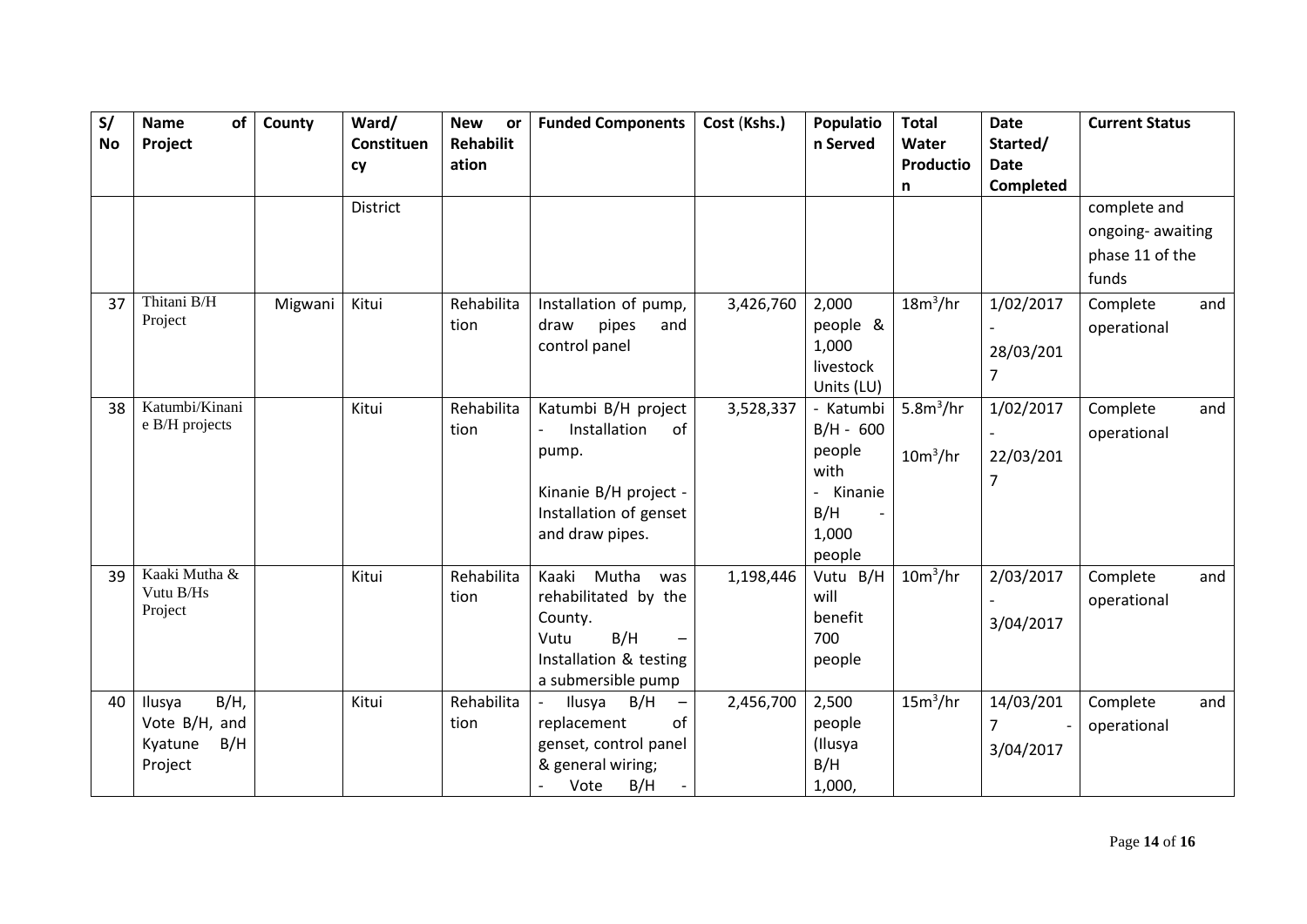| S/        | of<br>Name  | County | Ward/       | <b>New</b><br>or | <b>Funded Components</b>                  | Cost (Kshs.) | Populatio | <b>Total</b>     | <b>Date</b> | <b>Current Status</b> |
|-----------|-------------|--------|-------------|------------------|-------------------------------------------|--------------|-----------|------------------|-------------|-----------------------|
| <b>No</b> | Project     |        | Constituen  | Rehabilit        |                                           |              | n Served  | Water            | Started/    |                       |
|           |             |        | cy          | ation            |                                           |              |           | <b>Productio</b> | <b>Date</b> |                       |
|           |             |        |             |                  |                                           |              |           | $\mathsf{n}$     | Completed   |                       |
|           |             |        |             |                  | of<br>replacement                         |              | Vote B/H  |                  |             |                       |
|           |             |        |             |                  | armored                                   |              | &<br>500  |                  |             |                       |
|           |             |        |             |                  | underground power                         |              | Kyatune   |                  |             |                       |
|           |             |        |             |                  | cable,<br>general                         |              | B/H       |                  |             |                       |
|           |             |        |             |                  | service of the genset,                    |              | $1,000$ ) |                  |             |                       |
|           |             |        |             |                  | & providing gabion                        |              |           |                  |             |                       |
|           |             |        |             |                  | protection at the                         |              |           |                  |             |                       |
|           |             |        |             |                  | borehole.                                 |              |           |                  |             |                       |
|           |             |        |             |                  | Kyatune B/H -<br>$\overline{\phantom{0}}$ |              |           |                  |             |                       |
|           |             |        |             |                  | of<br>replacement                         |              |           |                  |             |                       |
|           |             |        |             |                  | armored                                   |              |           |                  |             |                       |
|           |             |        |             |                  | underground power                         |              |           |                  |             |                       |
|           |             |        |             |                  | cable, construction<br>of communal water  |              |           |                  |             |                       |
|           |             |        |             |                  | point & general                           |              |           |                  |             |                       |
|           |             |        |             |                  | service of the genset,                    |              |           |                  |             |                       |
| 41        | Kweromo B/H |        | in<br>Kitui | Rehabilita       | Installation/testing                      | 2,795,600    | 2,000     | $10m^3/hr$       | 26/01/201   | Complete but not      |
|           | project     |        | Mwingi      | tion             | of<br>genset<br>and                       |              | people    |                  | $7 - The$   | operational since     |
|           |             |        | North       |                  | submersible pump.                         |              |           |                  |             |                       |
|           |             |        |             |                  |                                           |              |           |                  | project was | on 10/04/2017 the     |
|           |             |        |             |                  |                                           |              |           |                  | completed   | genset was stolen     |
|           |             |        |             |                  |                                           |              |           |                  | on          | and was reported      |
|           |             |        |             |                  |                                           |              |           |                  | 21/02/201   | at Ngomeni Police     |
|           |             |        |             |                  |                                           |              |           |                  | 7 and was   | Post on               |
|           |             |        |             |                  |                                           |              |           |                  | handed      | $13/04/2017 - OB$     |
|           |             |        |             |                  |                                           |              |           |                  | over to the | 41 13/4/2017          |
|           |             |        |             |                  |                                           |              |           |                  | community   |                       |
|           |             |        |             |                  |                                           |              |           |                  | on          |                       |
|           |             |        |             |                  |                                           |              |           |                  |             |                       |